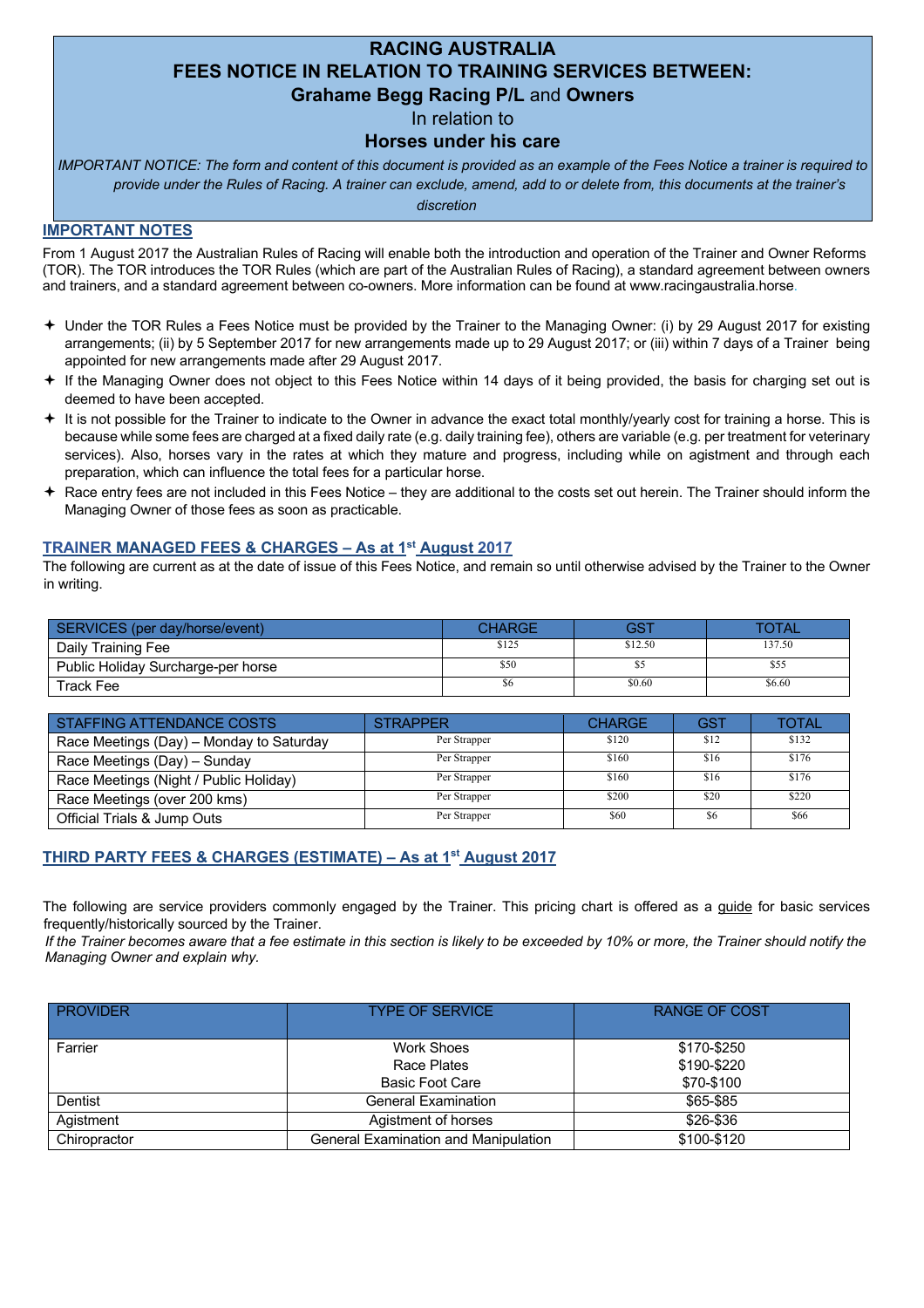| Veterinary - Stable                | Worm-Electrolyte-Basic stable<br>medications | \$20-\$100             |
|------------------------------------|----------------------------------------------|------------------------|
| Veterinary-Outside Veterinary work | Treatments by Veterinarians                  | As per invoiced amount |

**Page 1 of 2** 

#### Notes:

- Charges incurred for any therapeutics, applications, tests, sampling, ointments and/or medicines applied to the horse for specific treatments will be identified on the Training Invoice issued to the Owner for reimbursement, in addition to the charge for any General Examination.
- For other than emergency treatment, prior approval will be sought from the Owner where an individual treatment will likely exceed \$2,000 (incl GST) in cost.

| <b>PROVIDER</b>                           | <b>SERVICE</b>                     | COST                   |
|-------------------------------------------|------------------------------------|------------------------|
| Floating (as charged by float<br>company) | Raceday Floating & Paddock<br>Work | As per invoiced amount |
| Floating (as charged by float<br>company) | Interstate                         | As per invoiced amount |

### **RACE ENTRY, NOMINATION, ACCEPTANCE, NON-ACCEPTANCE AND SCRATCHING FEES**

- ª Race entry fees are not included in this Fees Notice they will be additional and depend on the race. The Trainer should inform the Managing Owner of these as soon as practicable once known.
- All race nomination, acceptance, non-acceptance and scratching fees are set by PRAs and/or Race Clubs, and are passed on to the Owner/s at cost. They should be checked with each relevant PRA or Race Club. In [insert state or territory], they are set out at: [insert link]

### **PRIZEMONEY ALLOCATION UNDER THE RULES OF RACING (INCLUDING AR 90 AND LOCAL RULES OF PRAs) – current as at 11/7/2017**

Note: Prizemoney splits, and threshold amount from which they take effect, are subject to discretion of PRAs.

| Relevant<br>Party | NSW / ACT<br>% Split* | VIC % Split                               | QLD %<br><b>Split</b> | SA % Split                            | <b>WA %</b><br><b>Split</b> | TAS %<br><b>Split</b> | NT%<br><b>Split</b> |
|-------------------|-----------------------|-------------------------------------------|-----------------------|---------------------------------------|-----------------------------|-----------------------|---------------------|
| Trainer           | $9.9\%$               | 9.8% (flat and jumps races)               | 10%                   | 10% (flat and jumps races)            | 10%                         | 10%                   | 10%                 |
| Jockey            | 4.95%                 | 4.9% (flat races)<br>9.8% (jumps races)   | 5%                    | 5% (flat races) 10%<br>(jumps races)  | 5%                          | 5%                    | 5%                  |
| Owner             | 81.65%                | 83.3% (flat races)<br>78.4% (jumps races) | 85%                   | 85% (flat races)<br>80% (jumps races) | 85%                         | 85%                   | 85%                 |
|                   |                       |                                           |                       |                                       |                             |                       |                     |

\* Prizemoney also paid to: Stablehand Scheme (1.5%), Jockey Insurance and Welfare Scheme (1%) & Equine Welfare Fund (1%). + Prizemoney also paid to: Jockey Welfare Fund (1%) & Equine Welfare Fund (1%).

#### **PROPRIETOR'S ADDITIONAL RENUMERATION AND GRATUITIES**

1. The Trainer reserves the right to charge a stable bonus/commission not exceeding 5% of the nett first place prize money of any Group races won by the horse.

2. If the horse is transferred to another Trainer the Trainer's right to a percentage of stakes (10%) continues for the period of two weeks after the horse is transferred.

3. If the horse is an entire and is sold or retired to stud, the Trainer is entitled to an additional fee and or gratuities being an amount equal to 10% (plus GST) of the sale price (excluding GST) of the horse and (2) transferable lifetime service right which will entitle the holder to nominate a mare to be provided with a stud service by the horse during each stud season that the horse is used to provide stud services commercially, free of any service fee.

4. If the horse is other than an entire to which clause 3 applies, and the horse is sold while being trained by the Trainer or within 3 months after ceasing to be trained by the Trainer, an additional fee being an amount equal to 10% (plus GST) of the sale price (excluding GST) if sold privately, or 1% (plus GST) of the sale price (excluding GST), if sold at public auction may be paid to the Trainer.